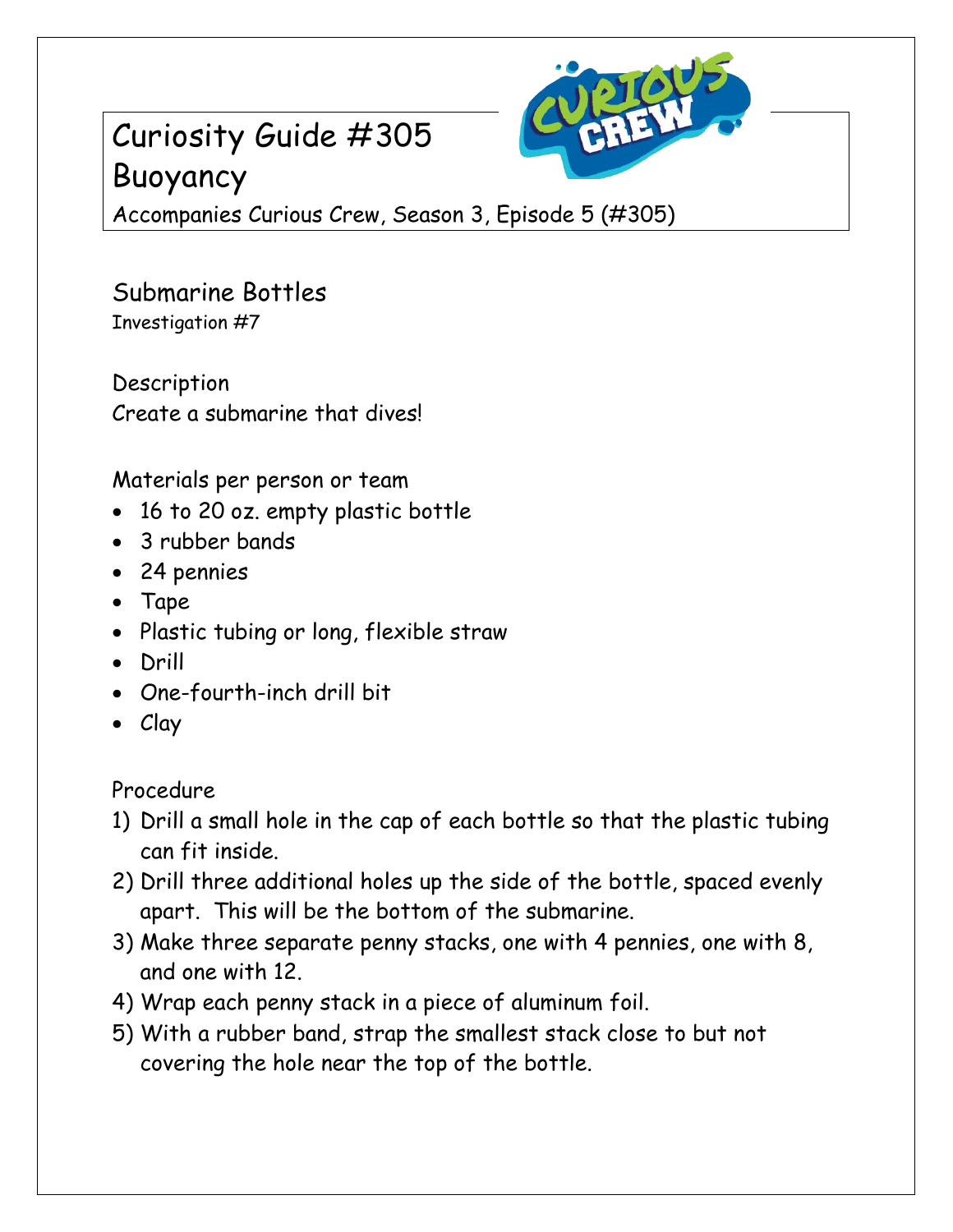- 6) Repeat with the stack of eight pennies near the middle hole, and the stack of 12 near the bottom hole.
- 7) Feed the plastic tubing through the hole in the cap. Secure in place with a piece of clay.
- 8) Place the bottle in the tank of water so the bottle sinks.
- 9) Gently blow into the flexible tube and observe.
- 10)What do you notice?

My Results

## Explanation

Buoyancy is determined by both an object's mass and volume. The relationship between those two factors is referred to as density. Density equals Mass divided by Volume. For example, an object that floats in water, like a piece of Styrofoam, is said to be positively buoyant because its density is less than the fluid around it. An object that sinks, like a nail, is said to be negatively buoyant because its density is greater than the density of the fluid around it. If an object floats suspended within a medium, it is said to be neutrally buoyant because the densities of both the object and the fluid are the same.